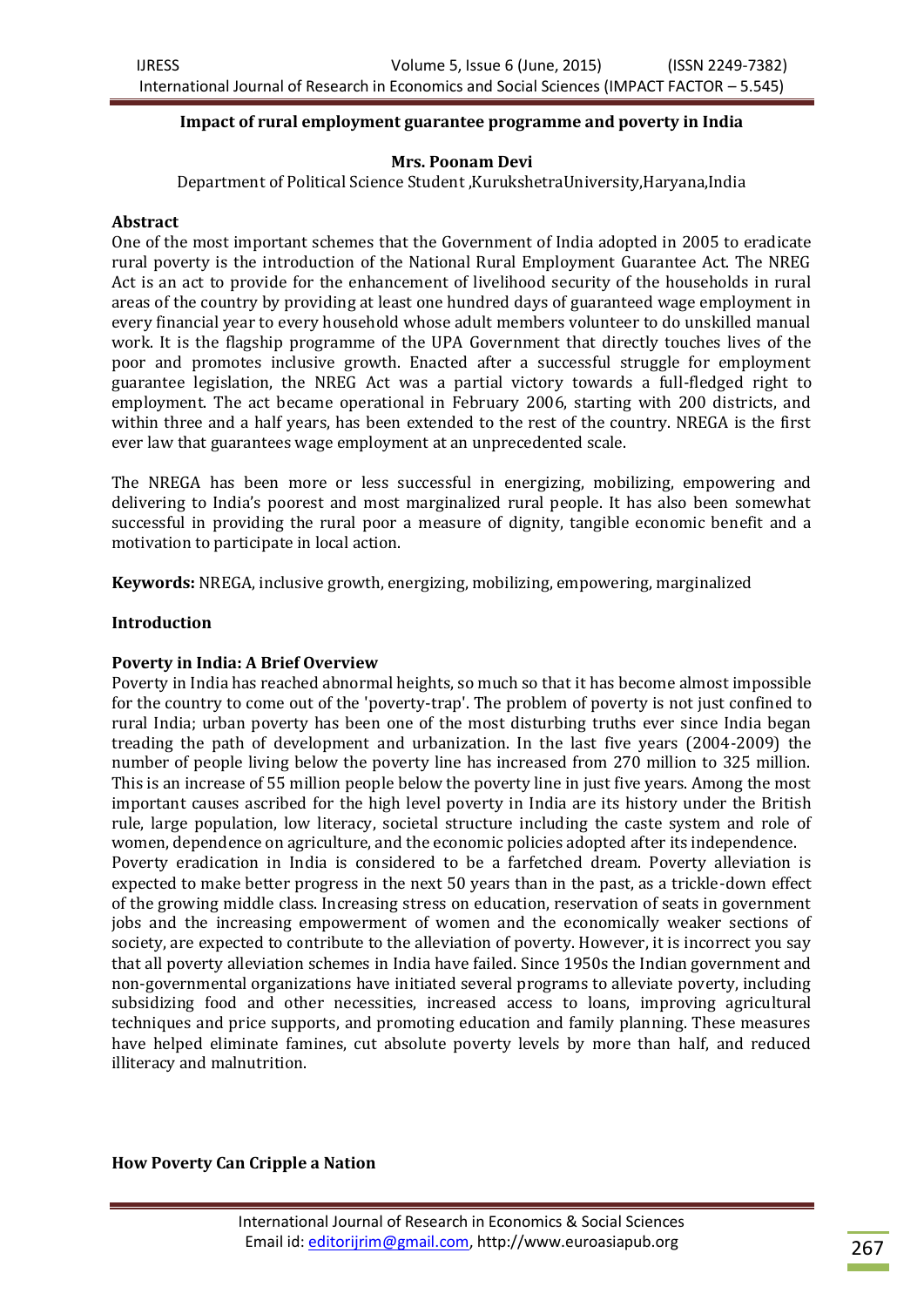The impact of poverty in India has been very grave. Poverty cripples a nation. It is a shame for a nation if almost half of its population cannot meet the basic requirements of life. It is a shame if thousands of small children do not get access to primary education. It is a matter of great dismay, if more than half of the young Indian populace sit idle without contributing anything to India's growth story, because they are illiterate and cannot find a job. There have been various schemes to eradicate poverty and its adverse impact on a nation, however, poverty alleviation in India is a long term goal as already mentioned above. With poverty being as high as in India, we will have to wait for some more decades to actually see the results of poverty alleviation measures.

Poverty in India is one of the major concerns because even though India is one of the fastest emerging countries in the world, what is really slowing down India's robust growth rate is the prevalence of very high poverty. The rural poor depend on agricultural incomes which are highly unpredictable and the urban people rely on jobs that are, at best, scarce. Even though India is expected to grow at a double-digit rate in the near future, one factor that can pull India back is poverty. If the poor people from the rural areas are trained properly and made to work, they too can contribute in their own small way to India's incredible growth story. This is where we can rely on the effectiveness of schemes like the NREGA.

# **National Rural Employment Guarantee AO (NREGA): An Introduction**

One of the most important schemes that the Government of India adopted in 2005 to eradicate rural poverty is the introduction of the National Rural Employment Guarantee Act. The NREG Act is an act to provide for the enhancement of livelihood security of the households in rural areas of the country by providing at least one hundred days of guaranteed wage employment in every financial year to every household whose adult members volunteer to do unskilled manual work. It is the flagship programme of the UPA Government that directly touches lives of the poor and promotes inclusive growth. Enacted after a successful struggle for employment guarantee legislation, the NREG Act was a partial victory towards a full-fledged right to employment. The act became operational in February 2006, starting with 200 districts, and within three and a half years, has been extended to the rest of the country. NREGA is the first ever law that guarantees wage employment at an unprecedented scale. Dr. Jean Dreze, a Belgium born economist, has been a major influence on this project.

The major objectives of the act are:

- Augmenting wage employment.
- Strengthening natural resource management through works that address causes of chronic poverty like drought, deforestation and soil erosion.
- Encourage sustainable development.
- Strengthening grass-root processes of democracy by infusing transparency and accountability in governance.
- Strengthening decentralisation and deepening the processes of democracy by giving a pivotal role to the panchayati raj institutions in planning, monitoring and implementation.

# **An Analysis of the Performance of NREGA**

Though, three and a half years is too short a period to gauge the impact of NREGA, it is worth mentioning that this important act is bringing about a silent revolution in the rural areas. This act has had repercussions at different levels, right from altering the socio-economic conditions of the affected districts to altering the social dynamics. Although well-intentioned, this act too faced the initial jitters. It received very half-hearted support from the states and the centre in implementation. A lot of debates and arguments have been doing rounds ever since this important legislation was passed. Despite this, the act has proven to be a good step towards rural poverty alleviation.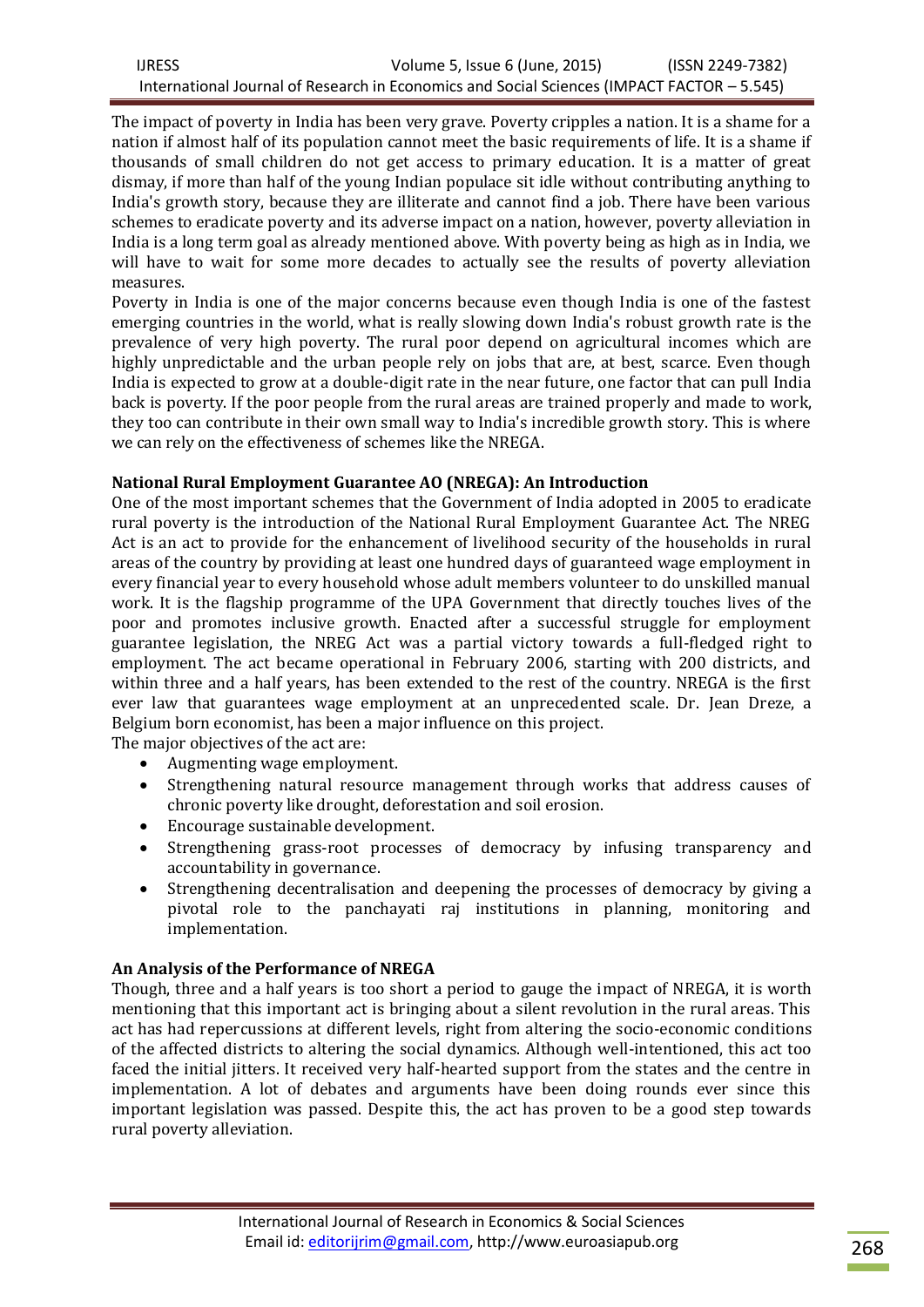| <b>IJRESS</b>                                                                              | Volume 5, Issue 6 (June, 2015) | (ISSN 2249-7382) |
|--------------------------------------------------------------------------------------------|--------------------------------|------------------|
| International Journal of Research in Economics and Social Sciences (IMPACT FACTOR – 5.545) |                                |                  |

NREGA's record on the parameter of employment generation has been much better than its predecessors. Till 2008, about 25 million households have benefitted from about 857 million of person days employment generated. The act has brought about a lot of improvements in the spheres of financial inclusion and social security provision in the rural areas. Talking about financial inclusion, lets look at some numbers. As of 2008, 27.1 million bank accounts have been opened in rural areas with zero balance requirements for wage payments under the NREGA. Almost 80-90% of these are for households that have been included for the first time in the financial network of the country. Though financial inclusion was not an objective of the act, it still is an achievement. In terms of participation of the marginalized sections in the number of workdays created, more than 50% of total person days of employment generated have gone to SC and ST households.

In 2008-2009, the NREGA provided employment to almost 45 million rural people. Of those employed, nearly 50 percent were women and over 55 percent comprised of Scheduled Castes, Scheduled Tribes demonstrating the self-targeting nature of the programme. The NREGA has contributed immensely to the increased bargaining power of the agricultural labour. No longer are they prepared to settle for less than the notified wage. The average notified wage under NREGA has itself risen from Rs.65 per day in 2006-07 to Rs.87 in 2009-10. Also, there has been a commitment to provide a real wage rate of Rs. 100 under the NREGA. State governments are being encouraged to make wage payments under the programme through banks and post office accounts. Nearly 78 million such accounts have been opened till now. The government has also proposed to establish U1e institution of an ombudsman in every district for effective grievance Redressal under NREGA.

One of the major objectives of the act has been to ensure one-third of women participation in total person days generated, the actual numbers have been close to an impressive 50%. Implementation of NREGA has contributed to very high levels of women empowerment, particularly in the following aspects.

As the work is organized by women's groups, the gender perspective gets built in automatically.

- As women are comfortable working along with their neighbors, nearly 80% of the workers have been women.
- For the first time equal wages are really paid and this has boosted the earnings of women.
- As the wages are paid into Bank accounts the habit of thrift has further been strengthened.
- As the Bank deposits are increasing, the intra-household status of the women has also been improving commensurately as she controls substantial cash resources and withdrawal can be only on her decision.

There has been an increase in wages in almost all the Indian states since the implementation of the act. Though the increase in the wage-level in rural India cannot be attributed to NREGA alone, but it would be foolish to ignore the role of this programme in the same. An ongoing study titled' evaluation of NREGA' being conducted by the faculty of Institute of Development Studies, Jaipur, found that the act has shown great results in the rural areas in fields of economic empowerment, teamwork, has encouraged women in villages to come out of their veil and work, and has bridged the caste bias in rural India.

During 2008-2009, NREGA provided employment opportunities for more than 4.47 crore households as against 3.39 crore households covered in 2007-2008. The government is committed to provide a real wage of Rs. 100 a day as an entitlement under the NREGA. In order to increase the productivity of assets and resources under NREGA, convergence with other schemes relating to agriculture, forests, water resources, land resources and rural roads is being initiated. In the first stage, a total of 115 pilot districts have been selected for such convergence.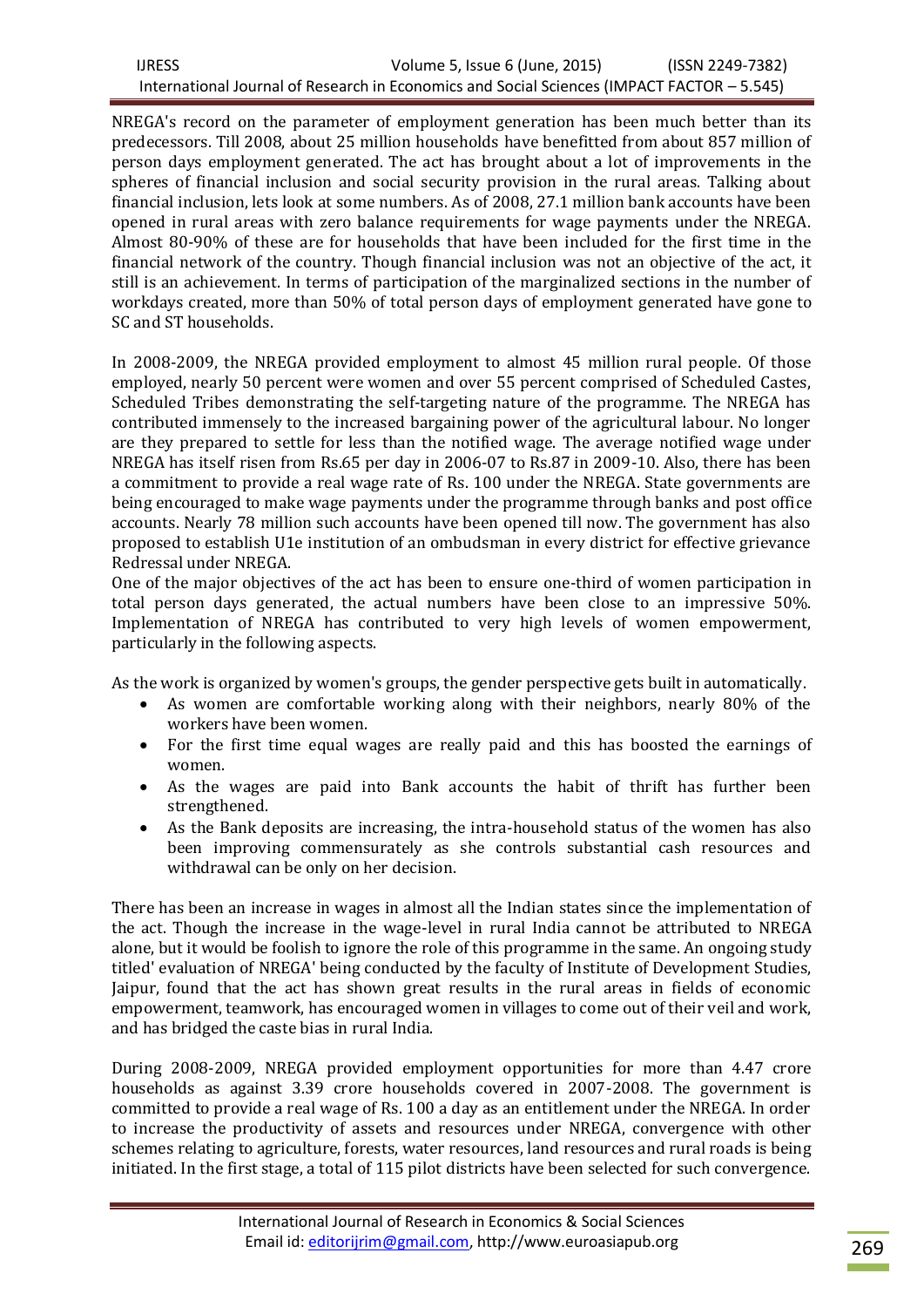The government of India has proposed an allocation of Rs. 39,100 crore-for the year 2009-2010 for NREGA which marks an increase of a mind boggling 144% over the 2008-2009 budget estimates

## **Critical Issues under NREGA That Needs Proper Surveillance**

- Issue related to providing job-cards to the people on time.
- Issues related to selection of works.
- Issues related to the execution of works.
- Issues related to the measurement of the work done.
- Issues related to timely wage payments.

## **Some Loopholes in the AO and In Its Implementation**

Though the NREGA has helped a lot of rural poor to get employed and become self-sufficient, this act and its implementation has some flaws too. Herein, we can talk about three issues.

- The first one is- why only 100 days of work? Since people do not get those 100 days fully, this proved to be an area of constant criticism. However, this year, according to the Finance minister Mr. Pranab Mukherjee, the Union government is looking to offer 50-60 more days of work to people who have already been employed for 100 days under the National Rural Employment Guarantee Act. He said funds for this could be drawn from the National Calamity Relief Fund, which has a corpus of Rs.2,000crore.
- The second issue is the rule of only one member per family being able to use it. Since poor families see themselves as a collective, splitting up is badeconomics. For instance, a day's wage at a brick kiln might be less than what it is for NREG work. But even though brick kilns are brutal and exploitative, all members of a family can work there-and for more than a hundred days.
- The last issue that we can talk about is the delay in payments. Though Andhra Pradesh seems to be ahead of many other states, this continues to be a problem. There has been instances when people have actually waited for more than four months to get an amount much lesser than what was owed to them. There have been many recording errors, when people who work do not get recorded and people who haven't worked, get recorded. The planning commission has sought the reserve bank of India's intervention in streamlining the mechanism of paying wages under the NREGA. In a letter to the central bank, the commission said that the BRI should give directions to banks to ensure that payments to the beneficiaries of the NREGA are made only through banks or post offices (mentioned above).

The focus of NREGA has always been right which is work must be provided on demand. The NREGA has always made sure that the assets created should benefit the poorest and the marginalised communities first. The work itself has created and sustained favourable conditions for providing minimum wage employment in transparent and an accountable manner. Despite all the criticisms with respect to corruption and leakages, the NREGA has actually drawn attention to the weaknesses of the delivery mechanism.

### **A Critical Analysis of the Impact of NREGA**

NREGA has given rise to a new work culture. The workers were hitherto controlled by contractors and their middlemen who knew how to extract work. Public works have now gained respectability. NREGA has suddenly increased purchasing power of the poor and there is visible local economic development. This is particularly true of Wayanad in Kerala which was ridden with farmer suicides. The peasants have managed to get substantial relief from NREGA by getting over their inhibition in working as labourers in richer farmer's lands by moving on to the now-respectable public works.

It is true, however, that the achievements of the NREGA have been uneven. If we look at NREGA's state-wise impact, Andhra Pradesh has fared better than most states, thanks to the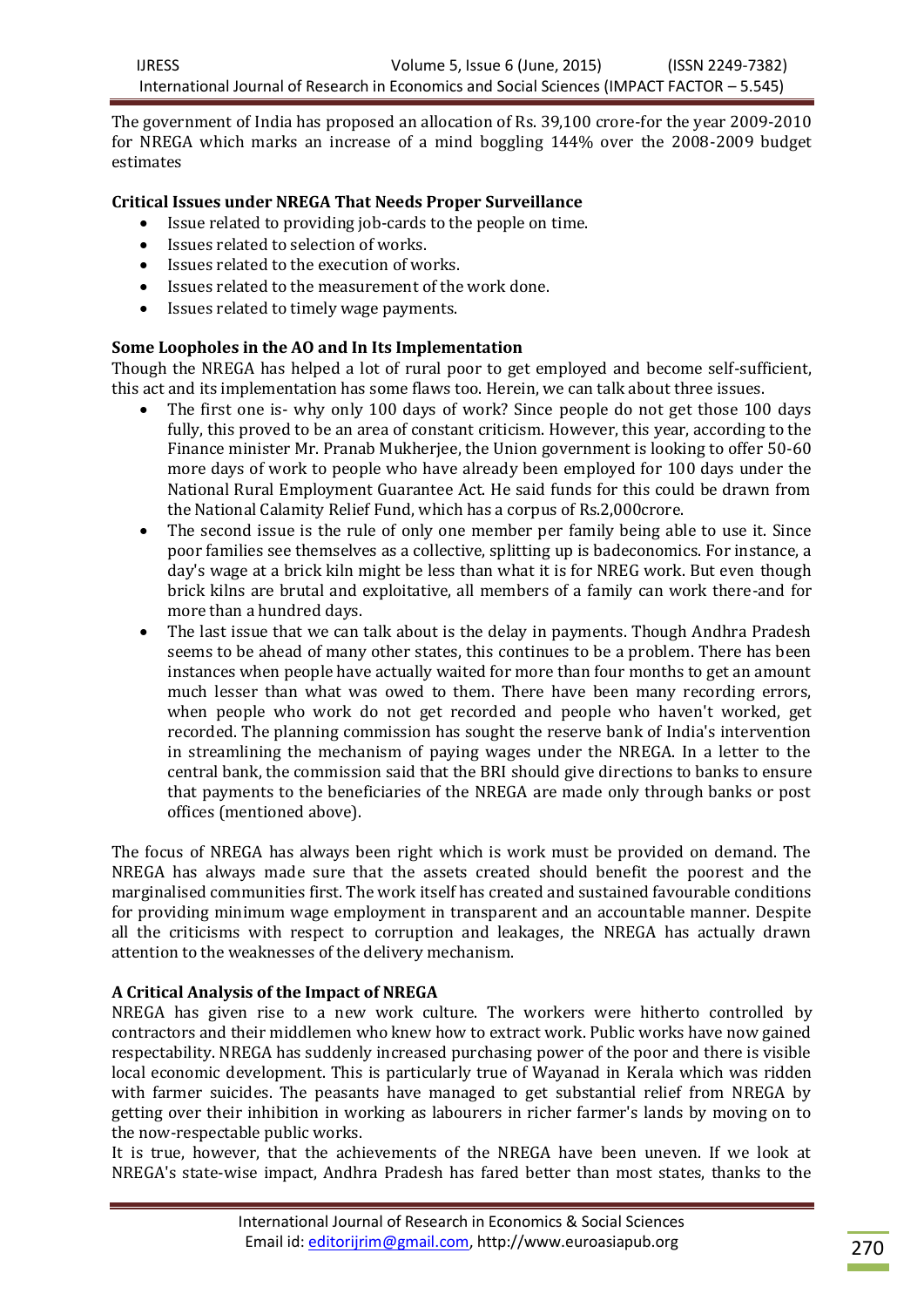growing awareness of the people of their rights. This is one state where, some 2.7 million people applied for job-cards in the first month after the programme was announced and everyone received them. And in many states the job-cards are yet to be issued. Rajasthan is the state after Andhra Pradesh which has gained the maximum from the NREGA. However states like Maharashtra has benefitted very abysmally from the NREGA.

The act's foundations still being weak, any immediate changes must not burden the fragile success and infact must strengthen its basic structure. With all its shortcomings and failings, the limited benefit provided by the NREGA has been an important support structure for the poorest and most marginalised rural communities. Wage work has been open to all those who offer to do casual manual work on eight categories of work-most of which are designed to strengthen the natural resource base of those who are most dependent on such community assets for their livelihoods.

So, lets examine why NREGA has been more successful than any other poverty alleviation schemes and what ensured better targeting. Unlike the other programmes which have been made toothless by anchoring them to below poverty line (BPL) cards, NREGA is a self-targeting programme. It is no wonder that the distribution of beneficiaries by social groups is almost similar to the distribution of poor obtained from the NSSO (National Sample Survey Organisation) consumption surveys. Evidently, the self-targeting inherent in NREGA has a better score in targeting the poor than the officially conducted but flawed identification of BPL households. In fact, the self- selection nature of NREGA has persuaded the finance ministry to classify workers in the programme as poor, for inclusion in the Janashree Bima Yojana. Similarly, the case of extension of RashtriyaSwasthaya Yojana to the NREGA workers.

The NREGA has been more or less successful in energizing, mobilizing, empowering and delivering to India's poorest and most marginalized rural people. It hasalso been somewhat successful in providing the rural poor a measure of dignity, tangible economic benefit and a motivation to participate in local action. The NREGA stands apart from the employment and poverty alleviation programmes in many significant ways. It is the first national programme of consequence which has woven transparency and accountability into the mundane fabric of daily interaction of people with the government. It also gives an opportunity to break the feudally enforced silence of its victims. Through transparency and social audit measures, NREGA allows anyone, anywhere, to be a part of the monitoring of the delivery system. It also gives the poor an opportunity to realize the constitutional sovereignty, the power of the people, considering India is the largest democracy in the world.

# **Conclusion**

Although a programme of this magnitude will take time to be of any relevance in changing the landscape of rural India, initial reports of evaluation studies by various institutions and individuals has documented the processes of revival and resurgence largely driven by NREGA as an axis of struggle by the rural poor. It has neither been claimed nor was envisaged that NREGA is the key to successful rejuvenation of rural areas. This requires many such efforts particularly towards ensuring the broken linkages of the growth process to include the rural areas as engines of growth. Nonetheless, it does offer an opportunity for the rural poor to stake claim to the fruits of the growth. Moreover, NREGA success stories provide opportunities for mainstreaming and legitimizing the struggle for other social security legislation.

Independent India has to acknowledge the critical role the NREGA has played in providing a measure of inclusive growth. It has given people a right to work, to re-establish the dignity of labour, to ensure people's economic and democratic rights and entitlements, to create labour intensive infrastructure and assets, and to build the human resource base of our country. For the first time, the power elite recognizes the people's right to fight endemic hunger and poverty with dignity accepting that their labour will be the foundation for infrastructure and economic growth. The entitlements paradigm is still to be established in many States in the country. Second generation issues like the expansion of the categories of permissible works needs to be